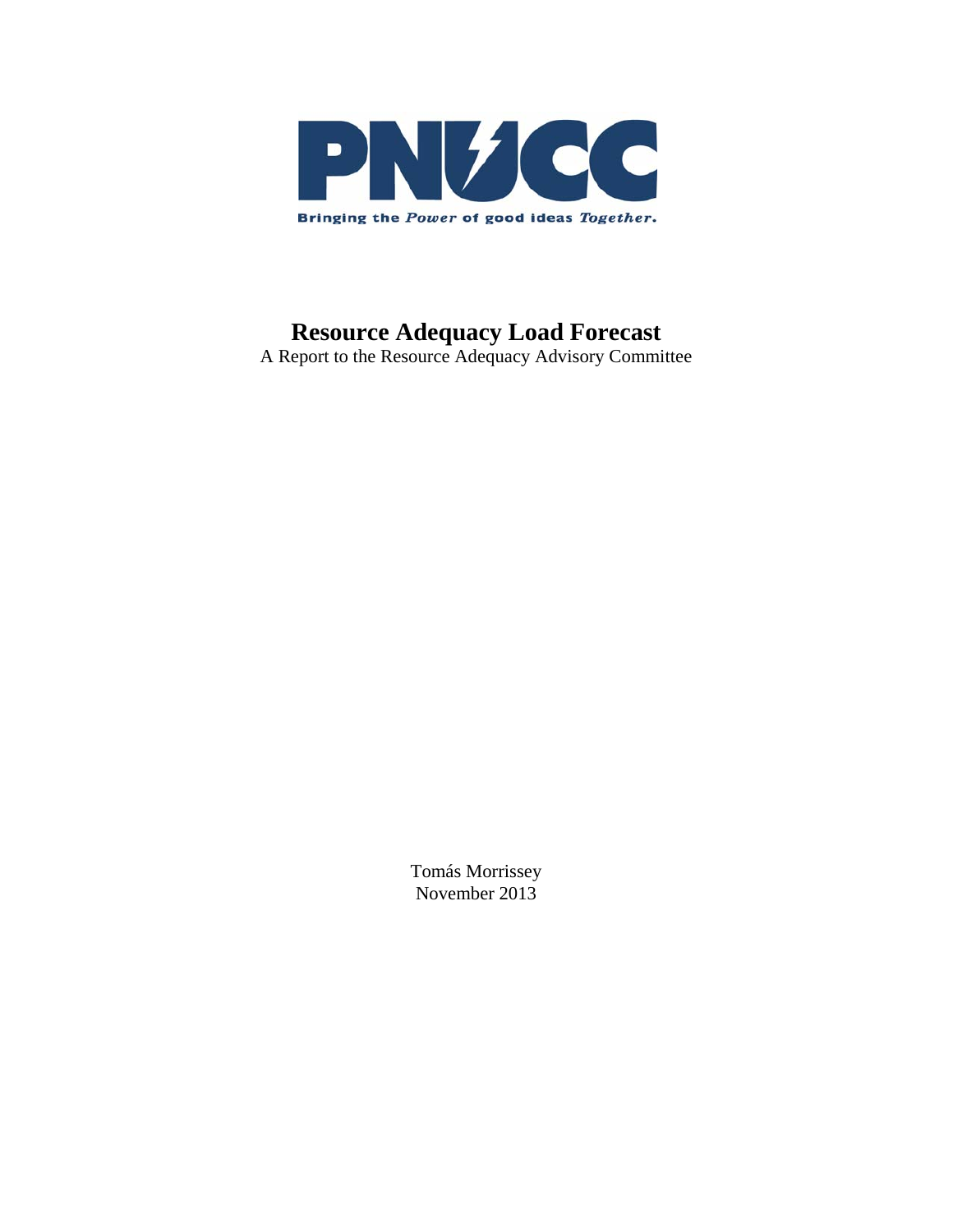#### **Introduction**

The Northwest Power and Conservation Council periodically conducts a regional loss of load probability assessment. This assessment is done through the Resource Adequacy Advisory Committee (formerly the Resource Adequacy Forum). The end product of the assessment is a percent value that estimates the yearly odds of the region experiencing a loss of load event. If the region has a less than a 5% yearly loss of load probability it is considered to be adequate.

One important driver of the assessment is the load forecast. The Council staff has recently developed a load forecast to be used in the assessment of the Northwest Power system for the year 2019.

The purpose of this report is to determine if the forecast is reasonable by comparing the Council forecast to the PNUCC 2013 Northwest Regional Forecast and the Bonneville Power Administration 2013 White Book forecast. This comparison is a first step in better understanding the Council's forecast that will be used in the upcoming loss of load probability analysis.

## **Forecast Comparison**

The White Book and the Northwest Regional Forecast provide a single value for monthly one hour peak demand and monthly energy assuming normal weather. The Council forecast includes loads for every hour assuming 84 historic weather years. Average (mean) figures of Council forecast were calculated in order to compare it to the BPA and PNUCC forecasts.

Both the Council and PNUCC forecasts reflect expected savings due to ongoing and expected conservation programs. The BPA forecast is built with data containing embedded conservation but does not add any new conservation programs. Another difference is that the Council and BPA peak hour forecasts reflect a regional coincident peak whereas the PNUCC peak forecast reflects a non-coincident peak. Non-coincident peak values are typically higher than coincident peak values.

*Attachment A* compares the Council, BPA and PNUCC average monthly energy and peak hour forecasts for October 2018 to September 2019. The solid lines represent the average monthly energy. The dashed lines represent one hour peak for the month. The values shown for the Council's peak loads reflect the average of the highest load hour in each of the 84 weather years. The gray bars represent the range of one hour peak loads for the 84 weather years. The top of each gray bar represents the highest peak hour in the 84 weather years and the bottom of each gray bar represents the lowest peak value.

*Attachment B* was created in an attempt to compare load shapes directly. It shows each month's energy load as a percentage of the annual energy load.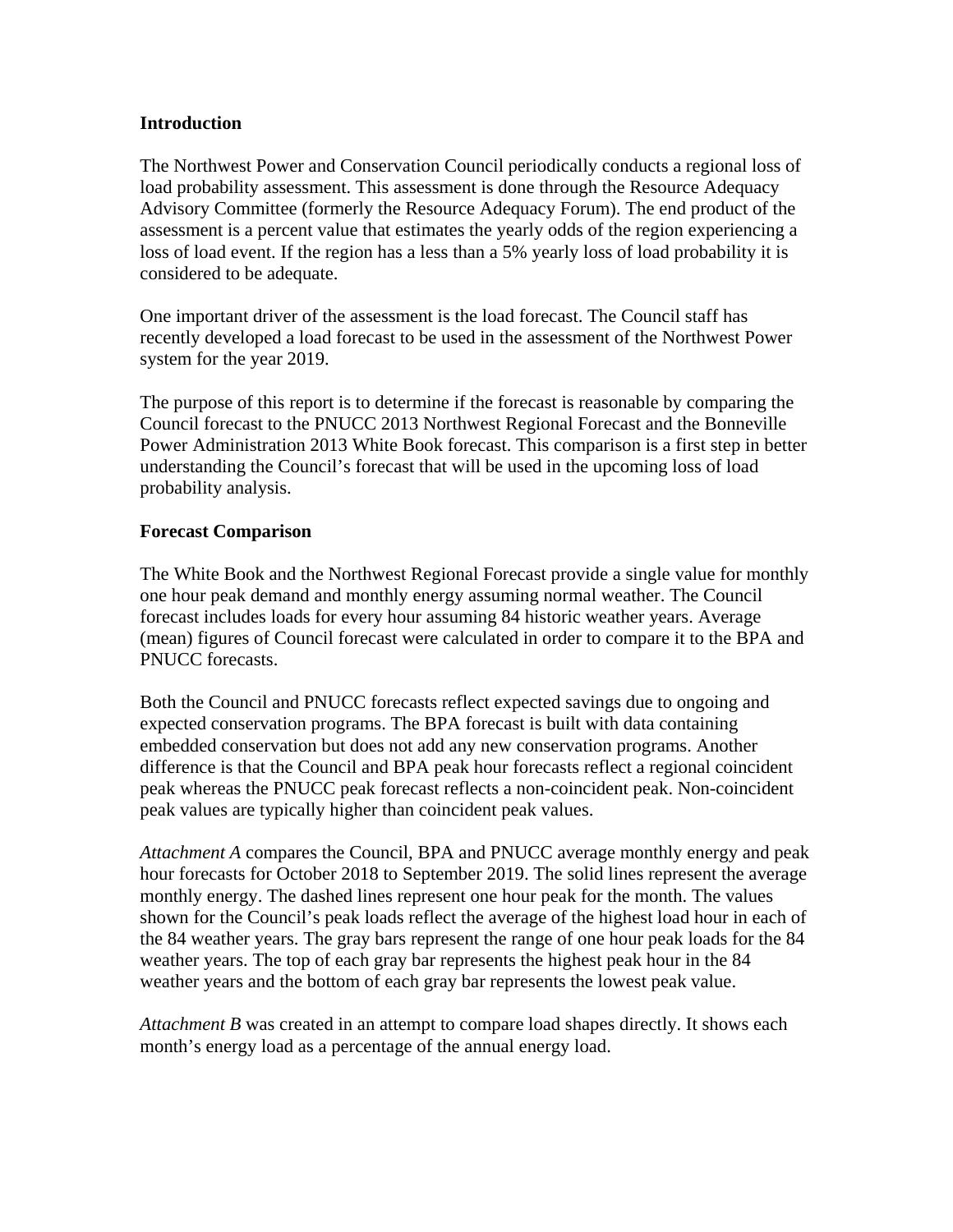*Attachment C* compares monthly load factors of each forecast. The load factor reflects ratio of the monthly energy value to the one hour peak.

#### **Observations**

Looking at *Attachment A*, the Council and PNUCC monthly energy forecasts are very similar. The Council is forecasting slightly higher energy values October to March, with the remaining months being nearly identical.

The Council average peak hour forecast is consistently lower than the PNUCC forecast especially during spring and summer months. This is partially due to the Council using a coincident peak whereas PNUCC uses a non-coincident peak.

Compared to the BPA, both the Council and PNUCC have energy and peak forecasts that are notably lower. This is likely due to higher load growth in the BPA forecast compared to the PNUCC forecast and slightly different load areas – BPA includes Rocky Mountain Power load whereas the 2013 Northwest Regional Forecast does not. PNUCC is unsure if the load territory used by the Council includes Rocky Mountain Power.

Looking at *Attachment B*, the load shape for the Council is slightly higher than BPA in the winter and lower than BPA in the summer. The Council and PNUCC seem to have a similar energy load shape throughout the year. All three agencies have a similar hour peak shape in the winter, with the Council having a relatively lower summer peak than BPA or PNUCC.

Examining *Attachment C*, the Council has an average load factor is 80%, whereas the BPA and PNUCC have an average load factor of 74%. The PNUCC load factor is likely somewhat low due to using a non coincidental peak.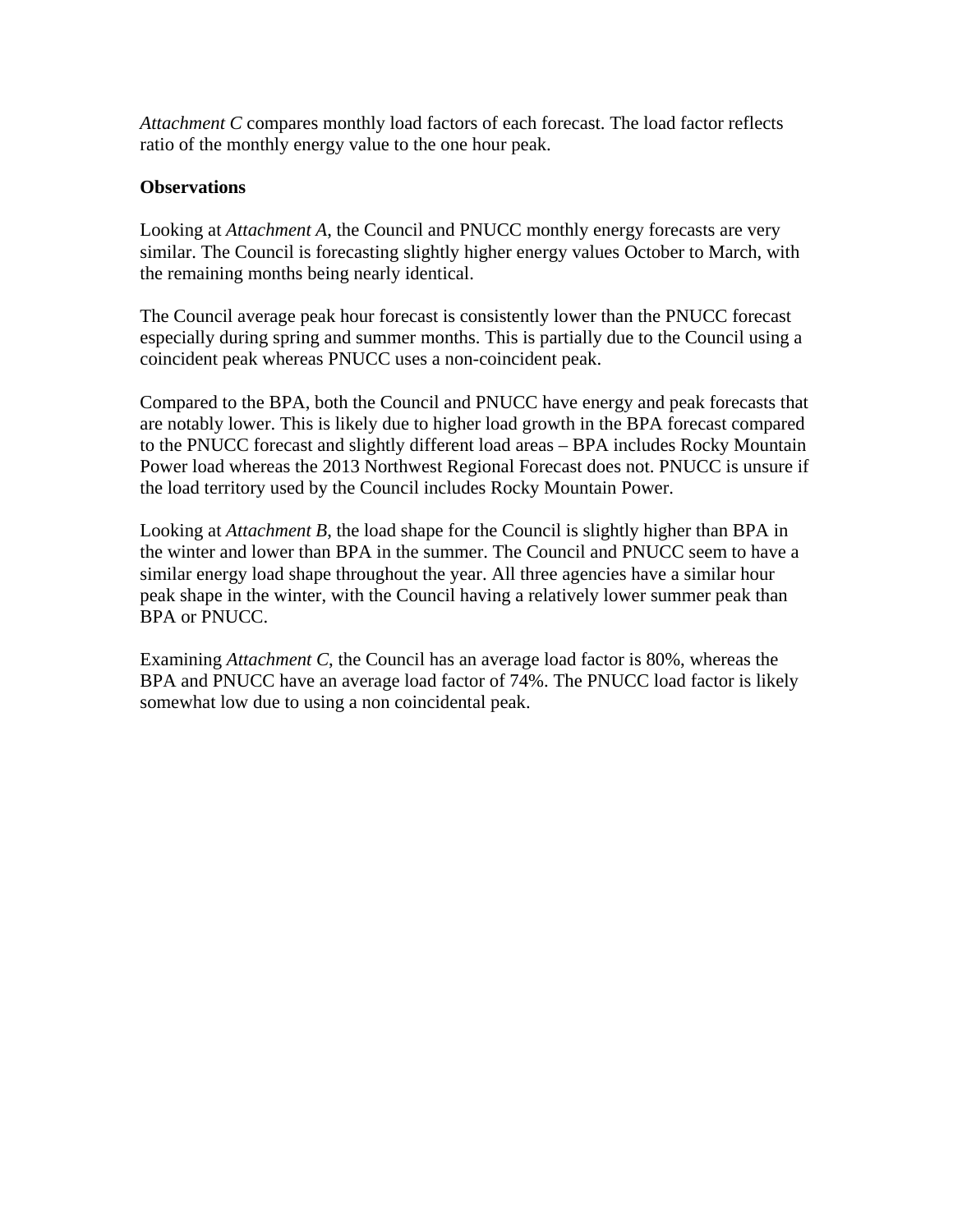## **Conclusion/Recommendations**

Two main recommendations emerge from this comparison:

- 1. All three forecasts need to be adjusted to perform a better "apples to apples" comparison. This entails adjusting the forecast for:
	- a. Load territory. If the Council is using the same territory as BPA then their forecast looks low in comparison. If the Council is using the same territory as PNUCC their forecast looks very similar except for spring and summer peak.
	- b. Coincident/non-coincident peak. In the 1990 Northwest Regional Forecast it is estimated that that a January non-coincidence peak of 33,855 MW would be 626 MW higher than a January coincidence peak.
	- c. Conservation. Both the Council and PNUCC forecast account for future conservation whereas the BPA forecast uses embedded past conservation but does not add any new conservation measures. This may require some adjustment for direct comparison.
- 2. The difference in load shape and load factor between the three organizations needs to be examined.

It is recommended that staff from the Council, BPA and PNUCC schedule a time to meet and discuss the above issues.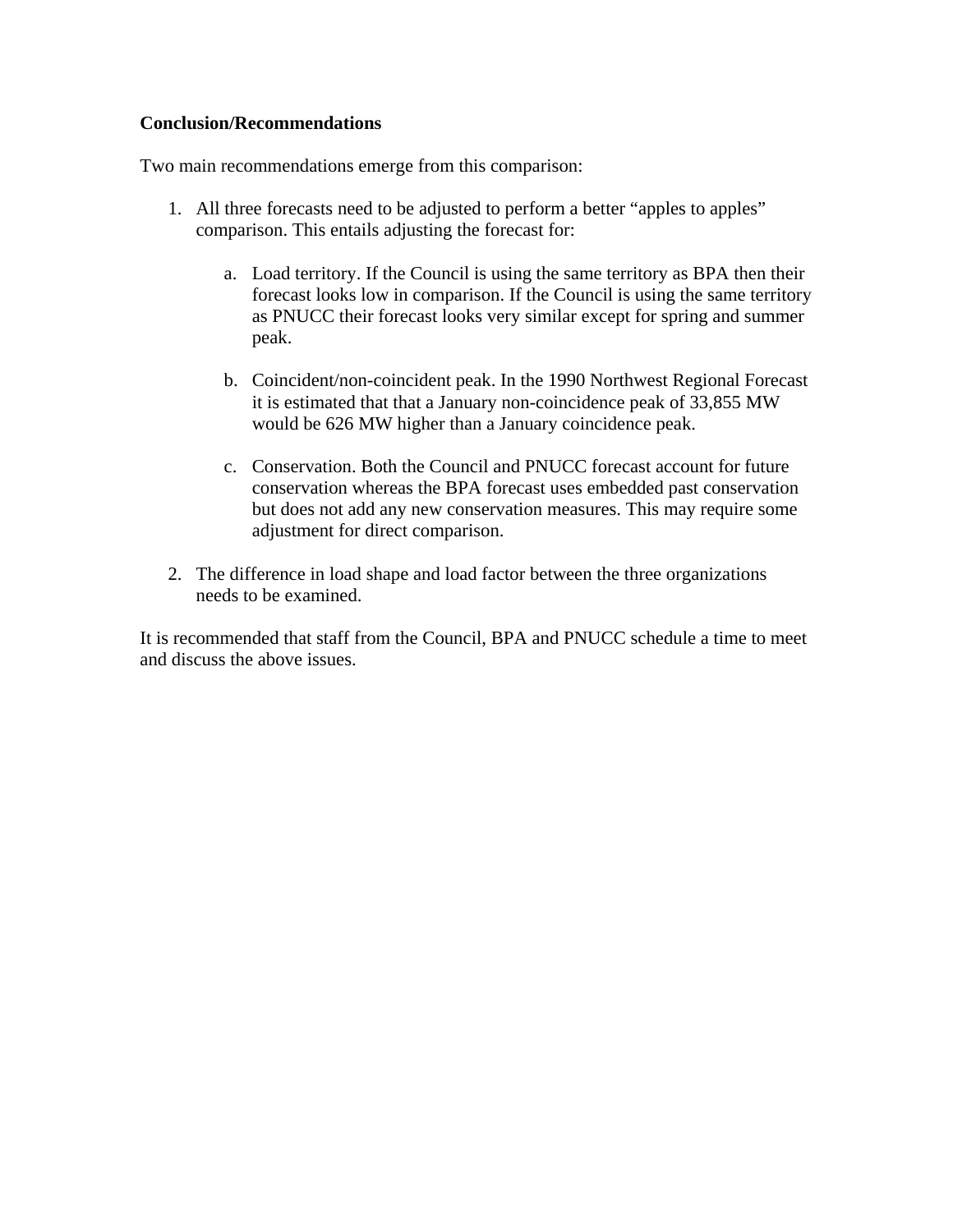

**Attachment A: Northwest 2018 ‐ 2019 Load Forecasts, Energy and Peak Hour**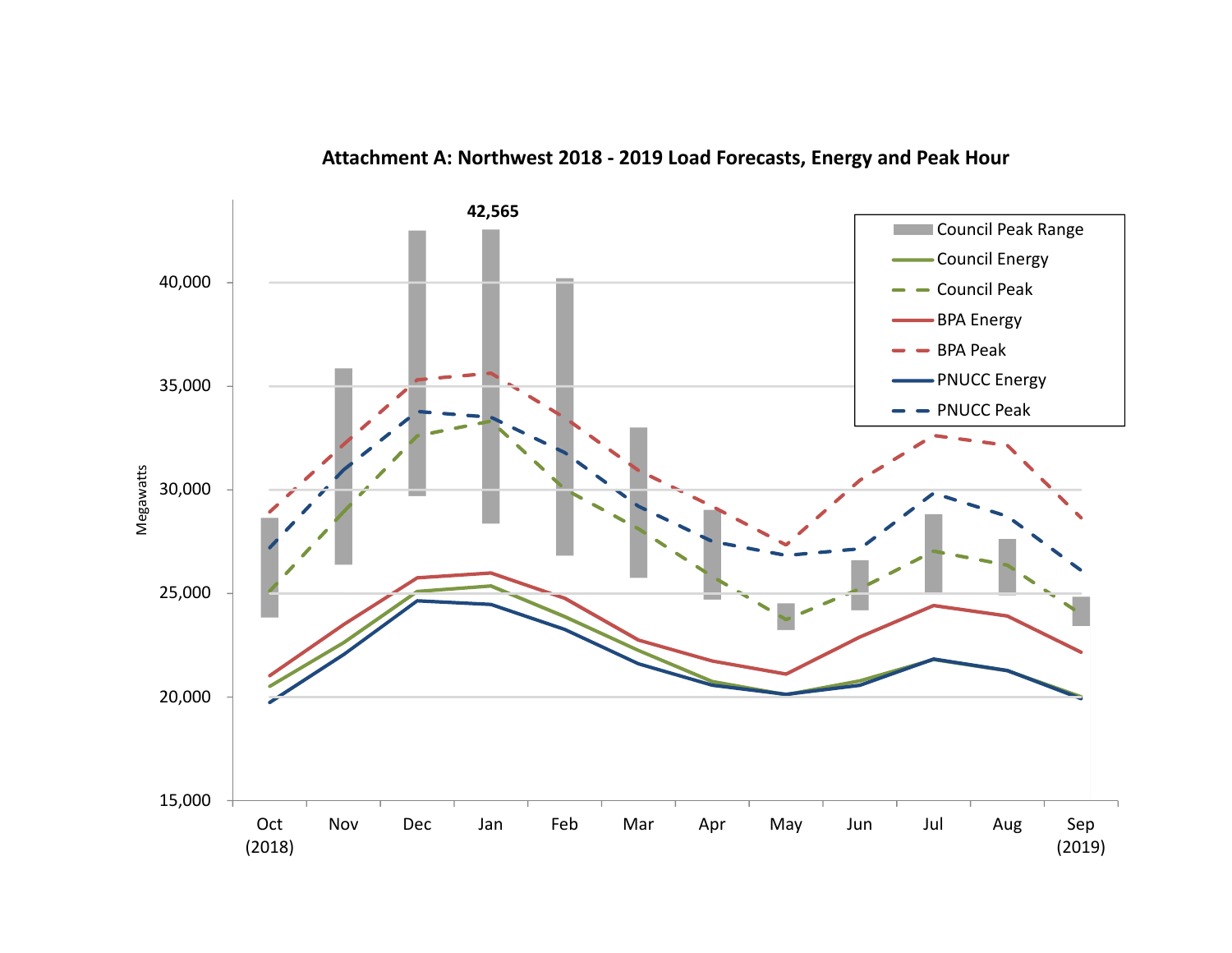# **Attachment B – Load Shape Comparisons**



**Monthly Energy/Annual Energy**



**Percent of January Hour Peak**